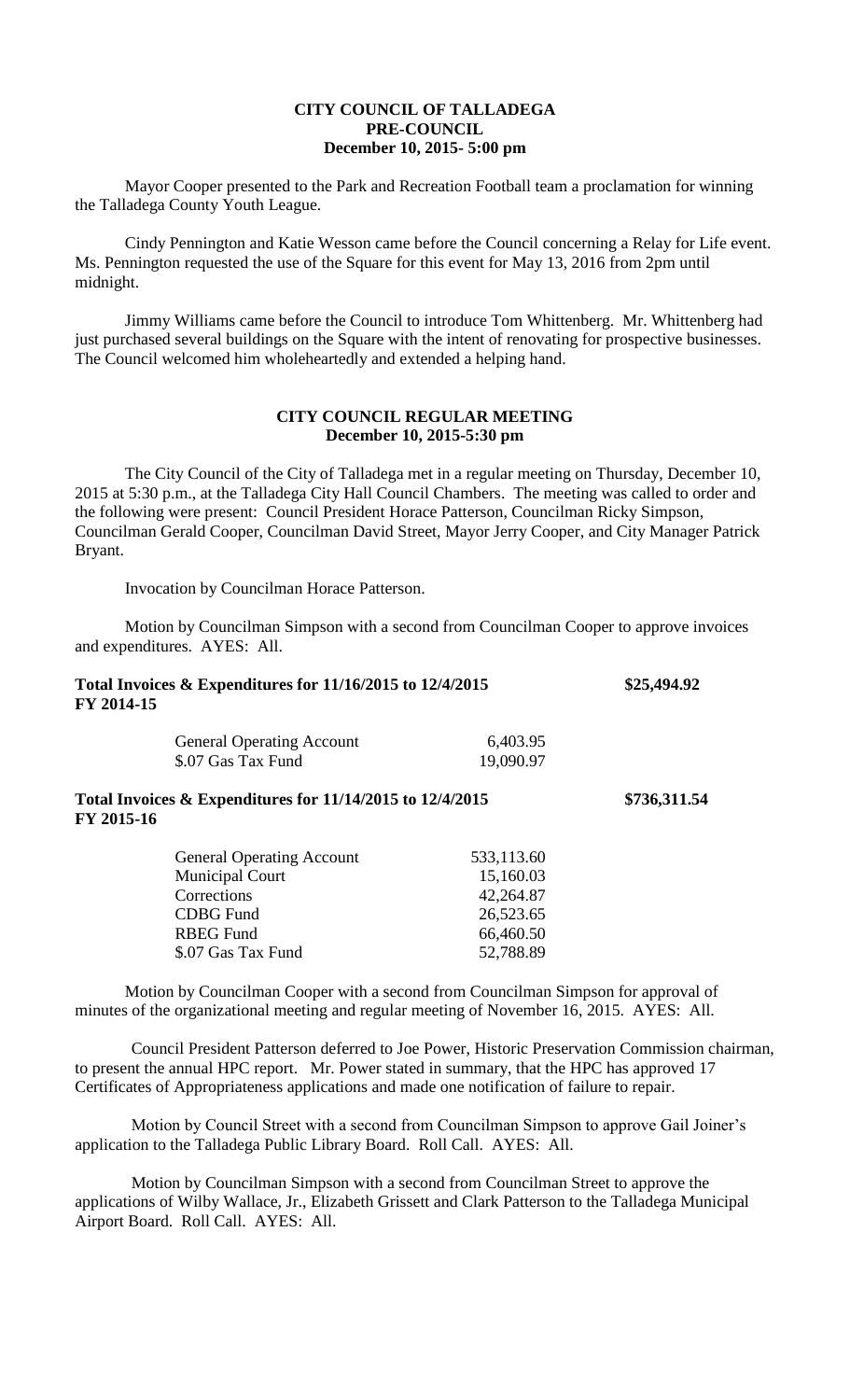Council President Patterson deferred to City Manager Bryant concerning the amendments to the job descriptions for the Purchasing & Safety Director, City Planner, Code Enforcement Officer and Building Inspector. The positions are currently under the supervision of the City Manager and with these recommended changes it is hoped that these implementations will improve City functions. Councilman Simpson wished to have the record show that he had discussed this topic with City Manager Bryant.

Motion by Councilman Street with a second from Councilman Cooper for the approval of amendments to the job description for Purchasing & Safety Director, City Planner, Code Enforcement Officer, and Building Inspector. AYES: All.

Motion by Councilman Simpson with a second from Councilman Cooper for the approval of the job description for Human Resource Director. AYES: All.

**Resolution #3735** approving nuisance abatement for junk car on Scott St. (Parcel ID 1306234008002001) **Resolution #3736** approving nuisance abatement for junk cars on Maryland Ave. (Parcel ID 1308272007007000)

**Resolution #3737** approval of a Talladega Municipal Airport Board lease with Wise Environmental Solutions Inc. for \$500 per month.

**Resolution #3738** approval of Virginia Transportation Corp. Tax Abatement

Motion by Councilman Simpson with a second from Councilman Cooper to approve Resolution #3735 to Resolution #3738. Roll Call. AYES: All.

**Resolution #3739** approving the contract with Armbrester Electric for installation of lighting at the new Recycle Center on South Street for a total cost of \$24,302.97.

**Resolution #3740** approving the contract with A&G Fencing for installation of fencing and gates at the new Recycle Center on South Street for a total cost of \$8000.

*Resolutions #3739 and #3740 were removed from the Agenda.*

**Resolution #3741** approving contracts with Bill Stanford Automotive, Waites Tire & Service Center and Express Oil Change for vehicle maintenance per bid specifications for FY 2015- 2016.

**Resolution #3742** approving a contract with East Alabama Officials to provide officiating services for all basketball games at a cost not to exceed \$7,000.

**Resolution #3743** approving a contract with Fleet Analytics for automatic vehicle locator services at a cost of \$15.00 per unit per month.

Motion by Councilman Simpson with a second from Councilman Cooper to approve Resolution #3741 to Resolution #3743. Roll Call. AYES: All.

There was some discussion concerning Resolution #3741. Councilman Simpson conveyed his dismay of the stringent criteria that the City puts on small businesses wishing to conduct business with the City. He stated that the City needed to help the local businesses. Council President Patterson deferred to City Attorney O'Brien concerning this matter. Attorney O'Brien stated that the extra insurance is required per the purchasing policy that was approved by the Council. It was also mentioned that the City had to comply with the bid laws. Council President Patterson requested that a meeting be set up with Councilman Simpson, City Attorney O'Brien, and Purchasing Director Hanner to discuss this matter.

Motion by Councilman Cooper with a second from Councilman Street to approve the invoices and expenditures for the Water Department. AYES: All.

## **Water Department Expenditures for 11/18/15 to 12/3/15 \$374,888.46**

| Operations & Maintenance   | 116,828.54 |
|----------------------------|------------|
| Revenue                    | 237,488.92 |
| Construction & Improvement | 20,571.00  |